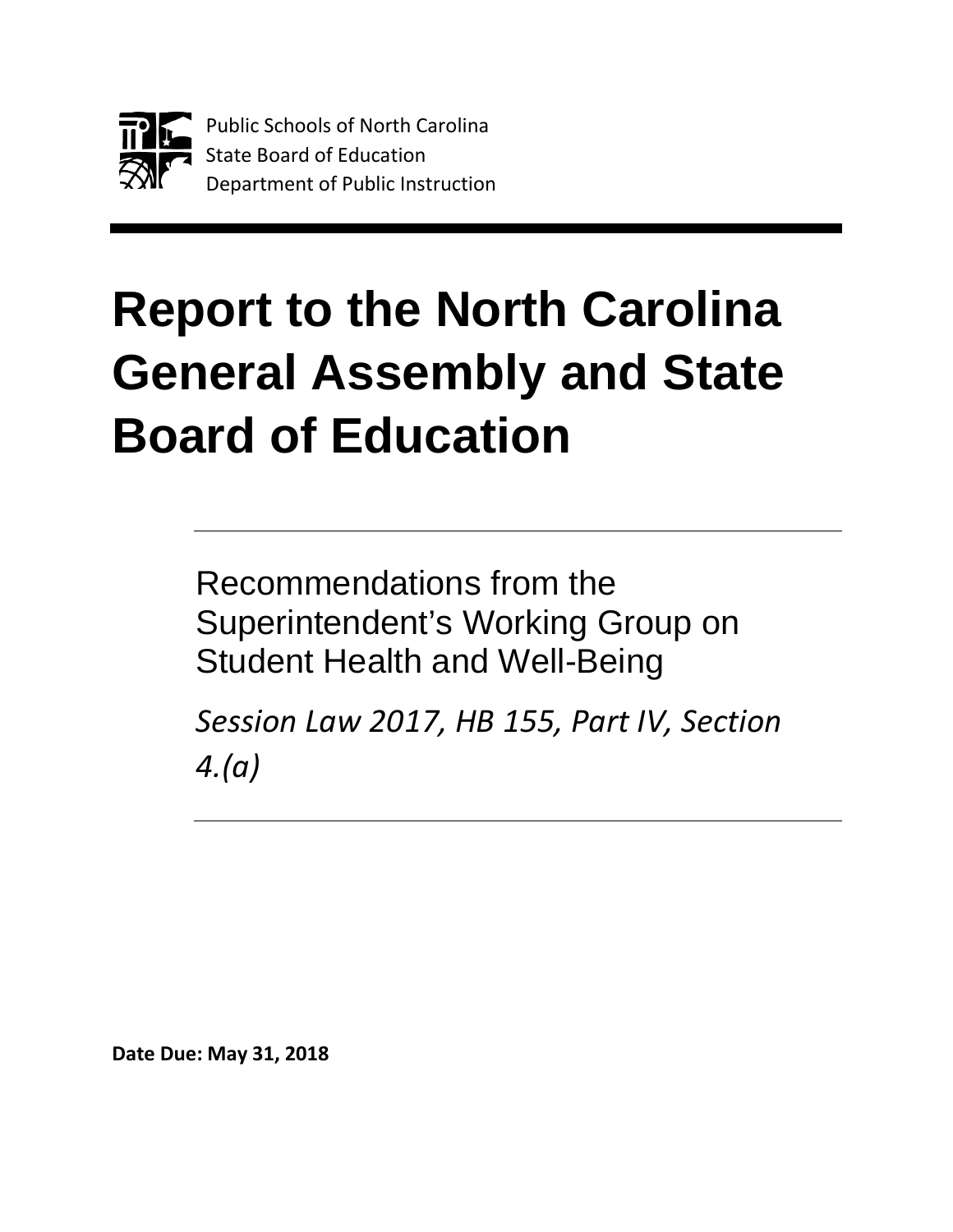#### **NC DEPARTMENT OF PUBLIC INSTRUCTION Mark Johnson, State Superintendent :: 301 N. Wilmington Street :: Raleigh, North Carolina 27601-2825**

In compliance with federal law, the NC Department of Public Instruction administers all state-operated educational programs, employment activities and admissions without discrimination because of race, religion, national or ethnic origin, color, age, military service, disability, or gender, except where exemption is appropriate and allowed by law.

#### **Inquiries or complaints regarding discrimination issues should be directed to:**

Maria Pitre-Martin, Ph.D., Deputy State Superintendent 6307 Mail Service Center, Raleigh, NC 27699-6307 / Phone: (919) 807-3759 / Fax: (919) 807-4065

**Visit us on the Web: [www.ncpublicschools.org](http://www.ncpublicschools.org/)**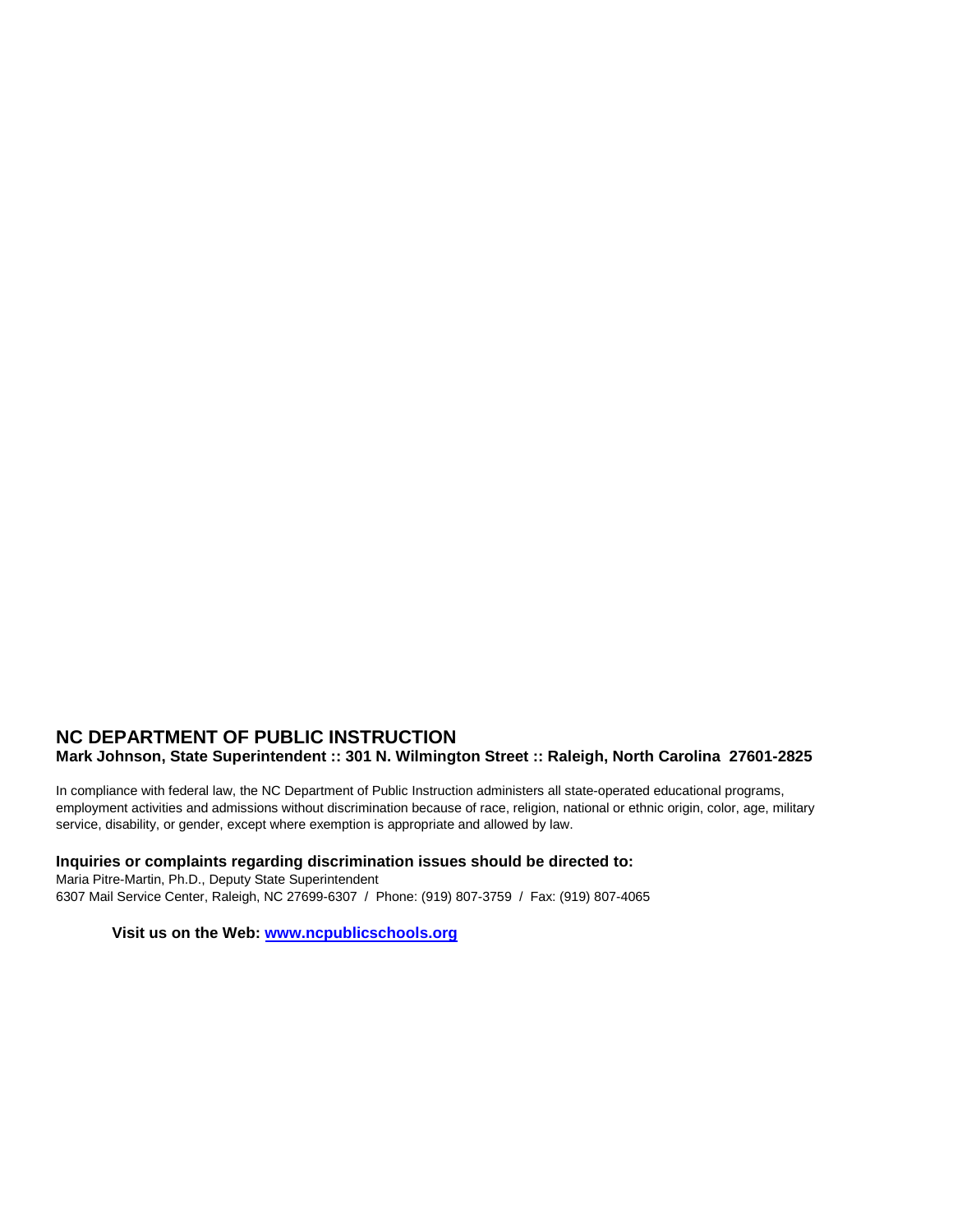#### **Summary**

In 2017, several training initiatives were considered by lawmakers and policymakers to ensure that every educator in North Carolina could be trained to recognize and seek support for students in need of mental health services. For example, SHLT-003 is the School-Based Mental Health Initiative policy that was adopted on April 7, 2017 (S.L. 2017-157 delays implementation until October 1, 2018). It requires school personnel that have contact with students to have 6 hours of training and subsequent training every three years on mental health issues. LEAs and charters would adopt a plan for universal prevention, early intervention services, and referral, treatment, and re-entry. Because this is policy and not law, it does not provide immunity protection for staff. Another initiative was the suicide training prevention protocol suggested in  $H285$ ,  $4<sup>th</sup>$  edition, that passed the House and would require two hours of training on suicide prevention for all school personnel who interface with students in grades 6-12 every other year. The proposed legislation provides criteria for training and links with school protocols, and it provides immunity protection only for this training.

The types of trainings proposed in legislation and policy are important and effective strategies in promoting student safety and well-being; consideration should be given for limiting the burden of implementation to schools where possible.

#### **Legislative Directive**

PART IV, Section 4.(a) of S.L. 2017-157 directed the Superintendent of Public Instruction to convene a working group to study effective and positive intervention measures or policy changes to address risky behaviors and encourage student health and mental health. The group shall be comprised of personnel from the Department of Public Instruction with expertise in student health issues, including mental health, as well as personnel from the Department of Health and Human Services, Division of Public Health, along with other representatives from various public and private stakeholder groups as well as representatives from local administrative units and charter schools. The Superintendent would report on the working group's findings and recommendations to the State Board of Education and the Joint Legislative Education Oversight Committee.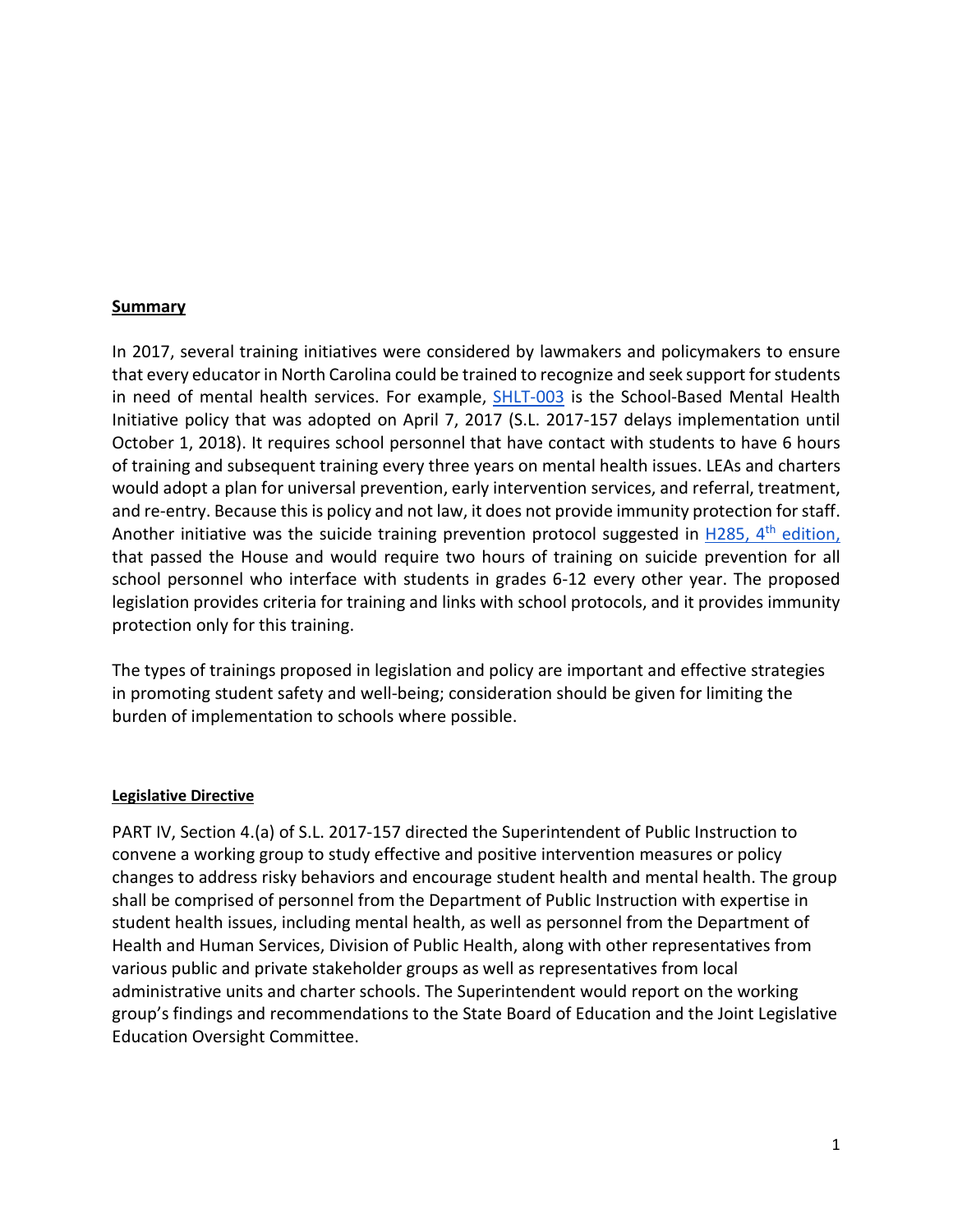### **Members of the Superintendent's Working Group on Student Health and Well-Being**

- Caroline Daily, Teacher, Johnston County Public Schools; Chair of Commission
- Michelle Guarino, Gang Free NC & Director of Program Development and Faculty, Social Work Department, North Carolina State University
- Steven Walker, General Counsel & Policy Director, Office of Lieutenant Governor
- Walker Wilson, Assistant Sec for Policy, NC DHHS
- Ann Nichols, School Health Nurse Consultant, NC DHHS
- Dr. Frank Addonizio, Director of Clinical Services, Holly Hill Hospital
- Leanne Winner, Director of Government Relations, NC School Boards Association
- Lee Teague, Teague Advocacy Group
- Bill Hussey, Director of Exceptional Children Services, NCDPI
- Susan Robinson, Mental Health Program Manager/Planner, NC DHHS/DMHDDSAS
- Rachel Johnson, Statewide Administrator, Children with Complex Needs, NC DMHDDSAS
- Drew Pledger, Social Worker, Wake County Public Schools
- Racheal Gliniak, North Piedmont Regional Representative, NC School Psychologist Association
- Dr. Jim Deni, Professor of Psychology, Appalachian State University
- Lindalyn Kakadelis, member of the NC Charter School Advisory Board, The Roger Bacon Academy
- Ashley Perkinson, Perkinson Law Firm, NC Child
- Kym Martin, Executive Director of NC Center for Safer Schools
- Greta Metcalf, Chief Officer of Community Engagement, Meridian Health Services
- Charles Miller, Chief Deputy, Brunswick County Sheriff's Office
- Kathy Boyd, Senior Staff Attorney, NC School Boards Association
- Terri Grant, State System of Care Coordinator, DMH/DD/SAS
- J'taime Lyons, Student Supports Specialist, Communities in Schools NC
- Valerie Nasser, Military Liaison Counselor, Craven County Schools

#### **Summary of Discussions**

The Superintendent's Working Group on Student Health and Well-Being reviewed their role in serving North Carolina's students and reviewed other initiatives/programs/organizations doing similar work in student health and well-being in North Carolina. The group also discussed the importance of effective training programs for teachers to include general mental health, suicide prevention, substance abuse and sexual abuse/sex trafficking. In terms of training programs, the group felt that any training solutions should be broad enough to respect differences across school districts, and schools should have the tools, resources, and engage partners to find services and refer, not serve as actual mental-health clinics. Solutions should also include a structure that allows communications from all stakeholders and create a full continuum of supports and system of care approach.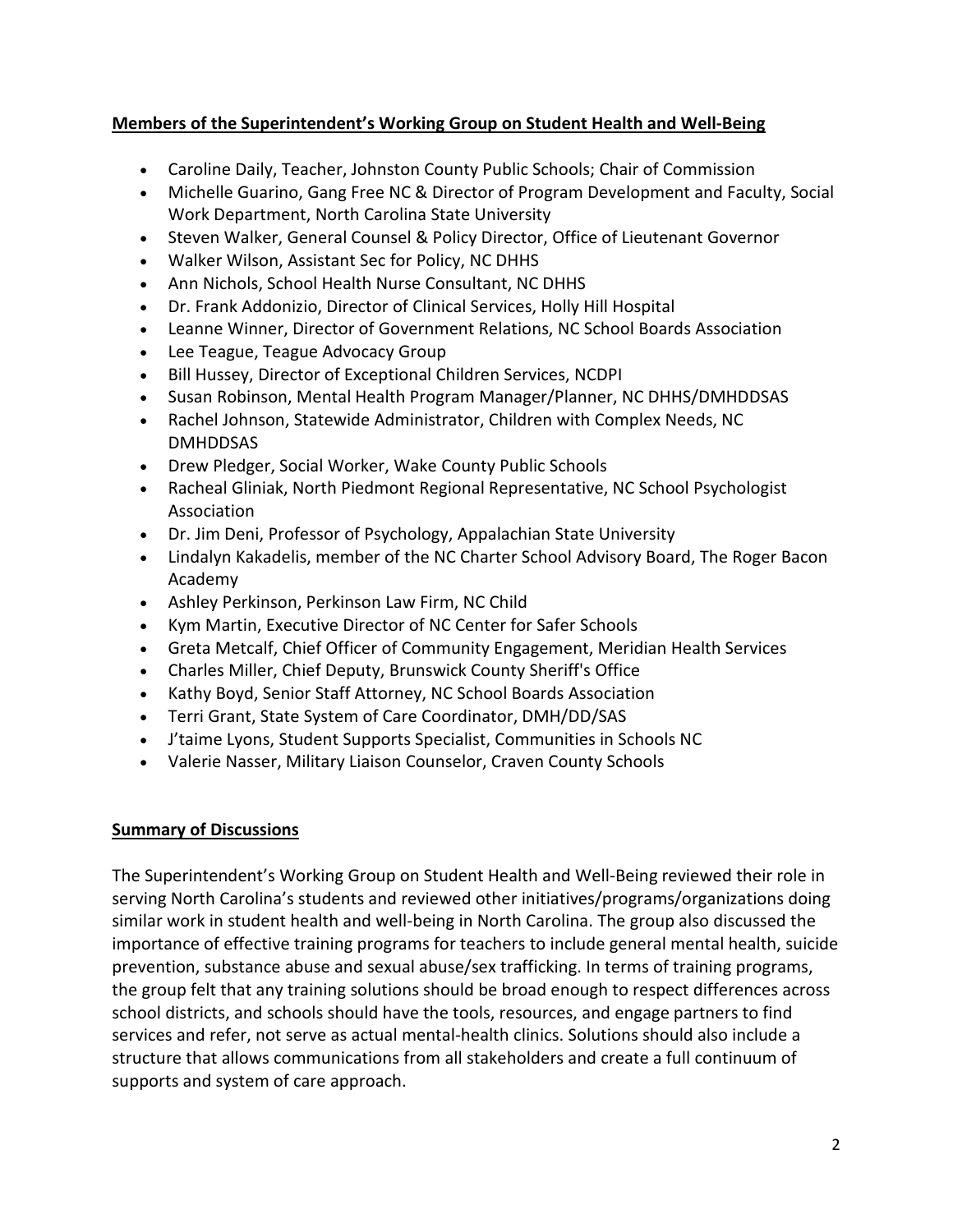## **Recommendations**

| #              | Recommendation                                                                                                                                                                                                                                                                                                                                                                                                                                                                                                                              |
|----------------|---------------------------------------------------------------------------------------------------------------------------------------------------------------------------------------------------------------------------------------------------------------------------------------------------------------------------------------------------------------------------------------------------------------------------------------------------------------------------------------------------------------------------------------------|
| $\mathbf{1}$   | Keeping in line with SHLT-003 School Based Mental Health Initiative, each LEA and charter<br>school should develop a plan to promote mental health, safety, wellness, and success of<br>students and their families through a coordinated continuum system of services and<br>supports. This plan must include a plan for licensed/certified personnel to receive training<br>on various issues, including but not limited to: general mental health, suicide prevention,<br>substance use, and sexual abuse and sex trafficking of minors. |
| $\overline{2}$ | Trainings should be conducted within the first six months of employment, preferably during<br>pre-service. Initial trainings must cover the following issues, but are not limited to these<br>issues: student mental health, sexual abuse and sex trafficking at least every four years, and<br>suicide prevention at least every two years.                                                                                                                                                                                                |
| $\overline{3}$ | The Department of Public Instruction, in consultation with DHHS subject matter experts,<br>should put together a menu of training options from which school districts may choose.<br>Details of each option must include, but not be limited to: topic, duration of training, and<br>cost of training, if any.                                                                                                                                                                                                                              |
| 4              | Training options provided by the Department of Public Instruction shall be offered online<br>and may be offered face-to-face through universities, local management entities/managed<br>care organizations, or licensed providers.                                                                                                                                                                                                                                                                                                          |
| 5              | It is recommended the General Assembly legislate immunity protection of staff and schools.                                                                                                                                                                                                                                                                                                                                                                                                                                                  |
| 6              | Opportunities should be explored for institutions of higher education to develop coursework<br>as a part of their educator preparation programs to address student mental health,<br>behavioral health and well-being. This will enable educators to receive some basic<br>instruction prior to becoming a licensed educator in the K-12 system.                                                                                                                                                                                            |
| 7              | To improve coordination and access to early intervention, treatment, Memorandums of<br>Agreement should be established between DHHS (Division of Medical Assistance and<br>Division of Mental Health, Developmental Disabilities and Substance Abuse Services),<br>Department of Public Instruction, Local Management Entities and Managed Care<br>Organizations and public schools to ensure coordination of funding and services for students<br>with behavioral health care needs. This will serve to reduce barriers to access.         |
| 8              | The Working Group recommends the General Assembly continue to work towards the goal<br>of increasing the number of school support personnel, including school nurses, school<br>counselors, school social workers, and school psychologists, to ensure and improve the<br>continuum of support to meet the social and emotional needs of students and early<br>intervention and care for students with specific social, emotional, and mental needs.<br>Additionally, this Group supports license reciprocity for school psychologists.     |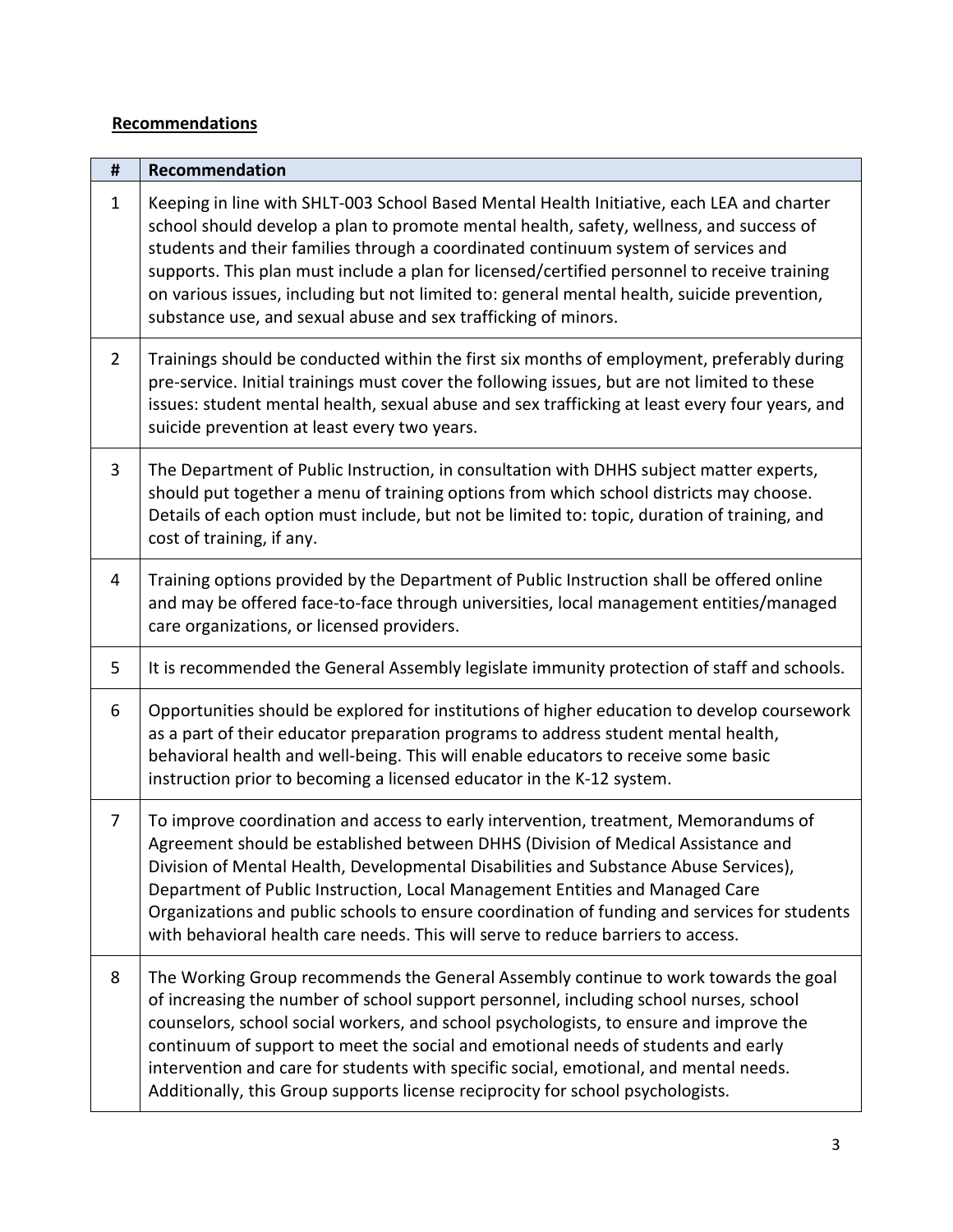#### **Draft Proposed Legislation**

#### A BILL TO BE ENTITLED AN ACT TO PROVIDE FOR A TRAINING PROGRAM ON YOUTH SUICIDE AWARENESS AND PREVENTION AND OTHER ISSUES OF STUDENT MENTAL HEALTH AND A RISK REFERRAL PROTOCOL FOR SCHOOL PERSONNEL.

The General Assembly of North Carolina enacts:

**SECTION 1.** G.S. 115C-5 is amended by adding a new subdivision to read:

"(11) The term "public school unit" means a local school administrative unit, charter school, regional school, or lab school."

**SECTION 2.** Article 25A of Chapter 115C of the General Statutes is amended by adding a new section to read:

#### **"§ 115C-375.10. Youth mental health and suicide awareness and prevention training and suicide risk referral protocol for school personnel.**

(a)State Board Training Program and Protocol. – The State Department of Public Instruction, in consultation with the Department of Health and Human Services, Division of Public Health, shall develop a mental health training program and a model suicide risk referral protocol for public school units to provide to school personnel as part of the public school unit's plan required by subsection (d) of this section. Trainings shall address the topics of: mental health, suicide prevention, substance use, sexual abuse prevention, and sex trafficking prevention. Trainings shall be (i) evidence-based or evidence-informed with respect to contents and format shown to yield effective prevention outcomes according to subject matter experts; (ii) formatted to enable employees to satisfy all training requirements through electronic delivery of instruction, videoconferencing, group in-person training, and/or self-study; and (iii) formatted to address one or more of the required topics within a time frame consistent with best practices. Resources shall also include a model risk referral protocol that provides guidelines to public school units on identification of students at risk of suicide or may be suspected of being victims of child abuse, neglect, sexual abuse or sex trafficking, along with procedures and referral sources that address actions that can or must be taken to address those identified as being at risk or suspected victims. The State Department of Public Instruction shall determine the content standards and curriculum for the training and shall periodically review and update training programs and protocol as necessary.

(b)Training and Protocol Requirements. – Each public school unit shall provide the training programs and referral protocols described in subsection (a) of this section to all licensed personnel who work directly with students in grades kindergarten through 12, unless a locally developed plan that meets the requirements of subsection (c) of this section is being utilized. An employee's initial training shall cover each topic addressed in subsection (a) and shall consist of no more than six hours of training. After initial training is completed, all employees subject to the training shall receive two hours of training annually. Annual training must address one or more of the topics required in subsection (a) and must address suicide prevention no less than every two years and sexual abuse and sex trafficking no less than every four years. Each board of a public school unit shall require licensed school employees who work directly with students in grades kindergarten through 12 to complete the initial mental health training program within six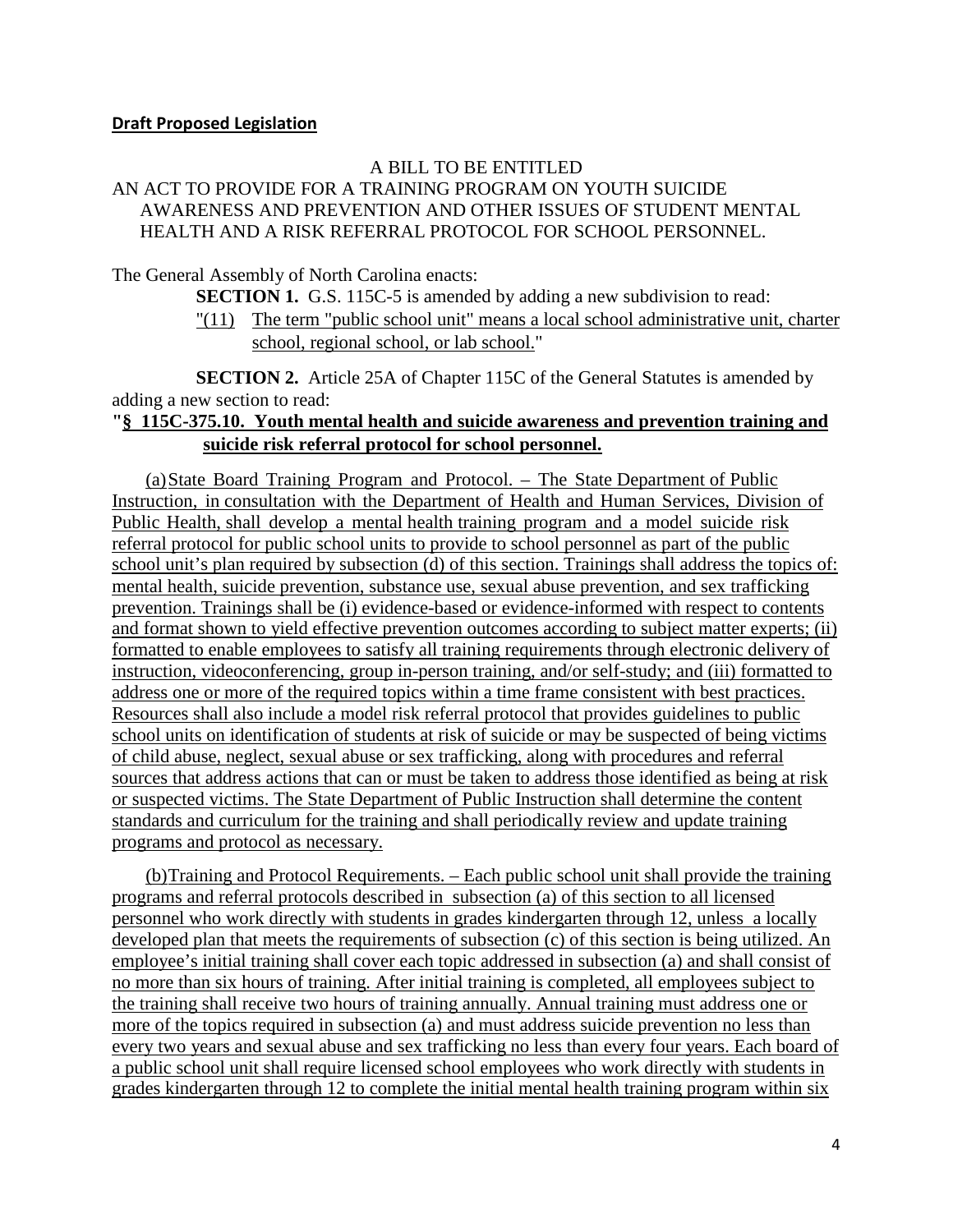calendar months of employment with that board and to meet the annual training requirement every year thereafter while employed with that board. A board of a public school unit may waive the initial training requirement for a new licensed employee if the employee completed the initial training required by this subsection at another public school unit. This subsection shall not limit the discretion of the board of a public school unit to offer or require mental health training, including but not limited to suicide awareness and prevention and referral protocol training, for any employee to whom the training requirements of this subsection do not otherwise apply.

(c)Locally Developed Training and Risk Referral Protocols. – A board of a public school unit may comply with the suicide awareness and prevention training, suicide risk referral protocol, and other mental health training requirements of this section by developing a local training plan that meets the requirements set out in subsection (b) and meets the content standards for the training established by the State Department of Public Instruction. A board of a public school unit that develops a local training plan under this subsection shall notify the State Board of Education of its intent to provide locally-developed training.

(d) Local Plan of Support. – Each public school unit shall develop and implement a plan for promoting student mental health and well-being. The plan must be developed in accordance with a framework established by the State Board of Education for school-based mental health and must include the mental health training program and suicide risk referral protocol required by this section. Notwithstanding any State Board of Education guideline or policy to the contrary, no public school unit shall be required to provide any specific training, supports, or services, whether direct or indirect, for mental health or substance use disorders, beyond what is required by this section or other State or federal law. This subsection shall not limit the discretion of the board of a public school unit to offer or provide training, supports, or services for mental health or substance use disorders beyond what is otherwise required by this section or other State or federal law. Further, nothing in this subsection shall preclude the State Board of Education from recommending specific practices or strategies for public school units to consider when developing the local plan of support.

(e) Audits. – The Department of Public Instruction may periodically randomly audit public school units to ensure compliance with the mandatory training and activities for suicide awareness and prevention required by this section for licensed employees who work directly with students. The Department may also audit a public school unit if the Department has reason to believe the public school unit is not in compliance with those requirements. The Department of Public Instruction shall report on the results of any audits by December 15 annually to the Joint Legislative Oversight Committee on Health and Human Services and the Joint Legislative Education Oversight Committee.

(f) Limitations. – Notwithstanding the requirements in subsections (b) or (d) of this section, nothing in this section or in the State Board of Education framework for local plans of support referenced in subsection (d) of this section shall be construed to impose any obligation or responsibility on public school units to provide referral, treatment, follow-up, or other services for mental health or substance use disorders, or any such services related to identification of students at-risk of suicide and suicide prevention procedures specifically, beyond what may be required by other State law or federal law.